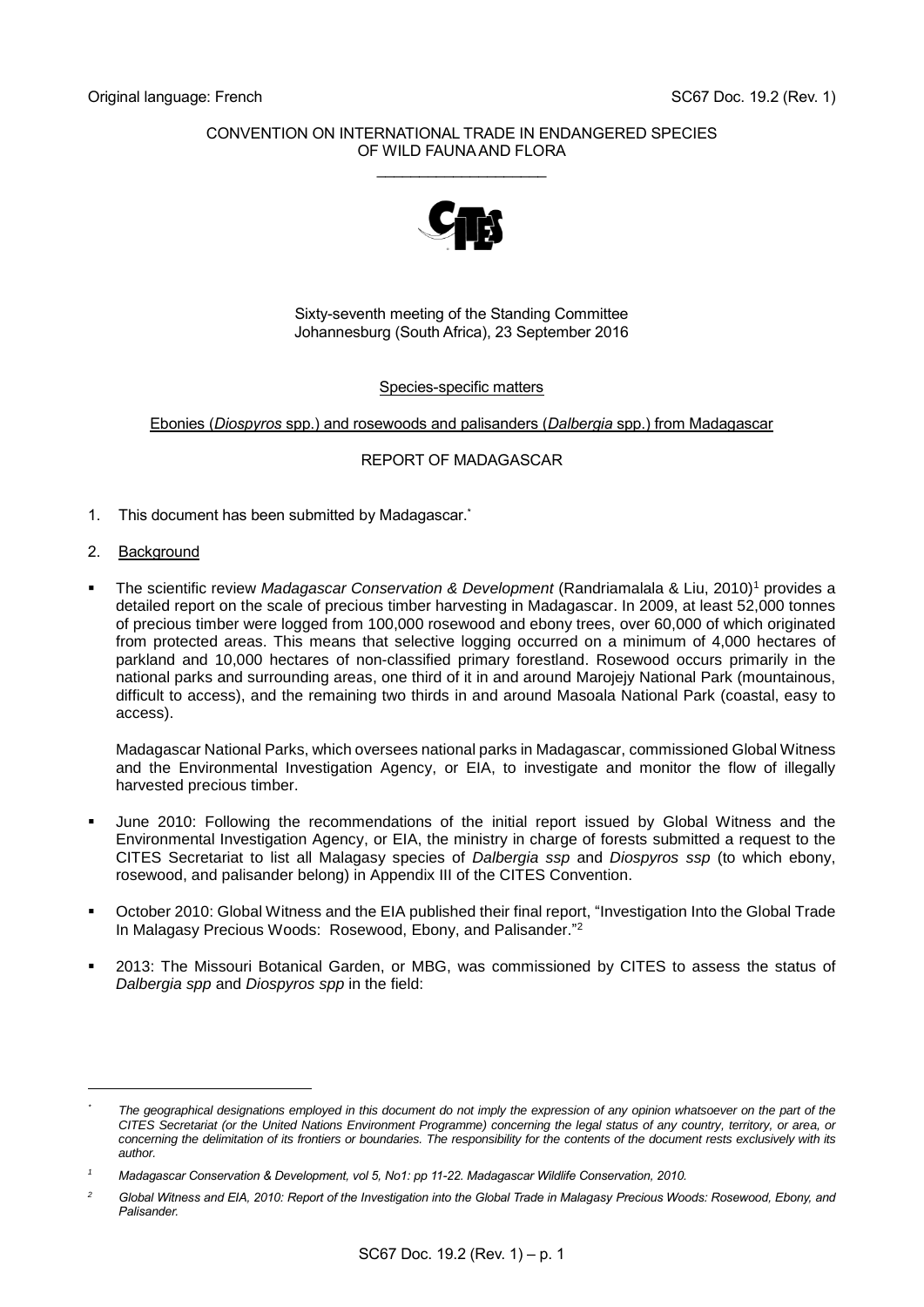- o Forty-eight species [of Malagasy *Dalbergia*], of which 47 are endemic. All species [of Malagasy *Dalbergia*] are currently known. Twenty-three of the 48 species (approximately 48%) are of MED (Minimum Exploitable Diameter).
- o The genus *Diospyros* genus is currently undergoing taxonomic revision in Madagascar. Eightyfour of the species have been described, only one of which (*Diospyros ferrea*) is not endemic to Madagascar. The number of new species is estimated at 130, bringing the total number of *Diospyros* species to 215 for Madagascar. Twenty-six of the 85 described species are of MED [Minimum Exploitable Diameter] (approx. 30%). The DBH [Diameter at Breast Height] varies between 20 and 60 cm. Of the 107 potentially new species, approximately twenty are of an exploitable diameter of between 20 and 60 cm. There exist a few examples of large-diameter species (40-60 cm): *D. fuscovelutina, D. lanceolata, D. haplostylis, D. mangabensis, D. platycalyx, D.sakalavarum, D. toxicaria,* and *D. tropophylla.*

At its 16th meeting (CoP16, Bangkok, March 2013), the Conference of the Parties agreed to list, in Appendix II, the Malagasy population of genera *Diospyros* (ebonies) and *Dalbergia* (palisanders and rosewood), with an annotation restricting the listing to "logs, sawn wood, and veneer sheets" (annotation #5). To facilitate effective implementation of the listing, the Conference of the Parties also adopted an Action Plan attached as an Annex to Decision 16.152

Madagascar has submitted reports on the overall implementation of the Action Plan's recommendations to all CITES sessions: PC21, PC22, SC65, SC66.

**SC65**, which took place in **July 2014**, (i) acknowledged progress made by Madagascar on the scientific aspect; (ii) noted the preliminary checklist of *Dalbergia* species from Madagascar; (iii) encouraged Madagascar to consider the offer by the International Consortium to Combat Wildlife Crime (ICCWC); (iv) requested that Madagascar extend its zero export quota until the 66th session of the Standing Committee; (v) requested that Madagascar submit a use plan by postal procedure by 31 December 2014 for consideration by the Committee.

Over the course of 2013-2014, seized stockpile inventories and "crackdown" operations were conducted. A legal assessment of the stockpiles performed by the ministry in charge of forests evaluated seized stockpiles at 28,582 logs, and declared stockpiles at 235,768 logs. In 2014, studies were made to determine the legal status of the stockpiles, as well as the feasibility of inventory and marking operations and stockpile liquidation.

In 2015, Madagascar received funding from the World Bank to assist in implementing the results of the various studies. An Inter-ministerial Committee tasked with reforming the ebony and rosewood sector made up of nine ministries (including the Ministry of National Defence, Ministry of Forests, Ministry of Justice, Ministry of Industrialization, and Ministry of the Interior) was created for the strategic implementation and coordination of operations. It was provided with an Executive Secretariat to execute operations relating to inventorying, marking, and securing seized stockpiles that had previously been inventoried by the ministry in charge of forests.

This Committee also evaluated declared stockpiles. Crackdown operations were conducted in high-priority areas. A local informer network was equipped with communication devices in sensitive locations (locations for cutting, storage, transfer and transport). The Maritime Information Coordination Centre provides satellite images and facilitates the planning of operations when suspicious ships are identified. International consultant SGS was tasked with auditing the wood following inventory, marking, and storage.

This funding has also been used to equip the Plant Biology Department of the University of Antananarivo to improve techniques for identifying *Diospyros spp* and *Dalbergia spp* species that have exploitable diameters.

At SC66, which took place in January 2016, the report of the CITES Secretariat<sup>3</sup> recommended that all Parties suspend commercial trade in specimens of the species *Dalbergia spp*. and *Diospyros spp*. from Madagascar until:

o *Madagascar submits a report to the Secretariat by 25 July 2016, demonstrating that the country has significantly strengthened enforcement measures to combat fraud at the national level. Madagascar should in particular report about seizures, prosecutions and sanctions, in line with point 5 (collaborate with key partners to combat fraud and assist in implementation of export quotas, stockpile control, and opening of any legal and sustainable trade utilizing timber tracking systems and other technology as appropriate) of the Action Plan adopted at CoP16 and* 

1

*<sup>3</sup> Report prepared by the CITES Secretariat for the 66th session of the Standing Committee, SC66.*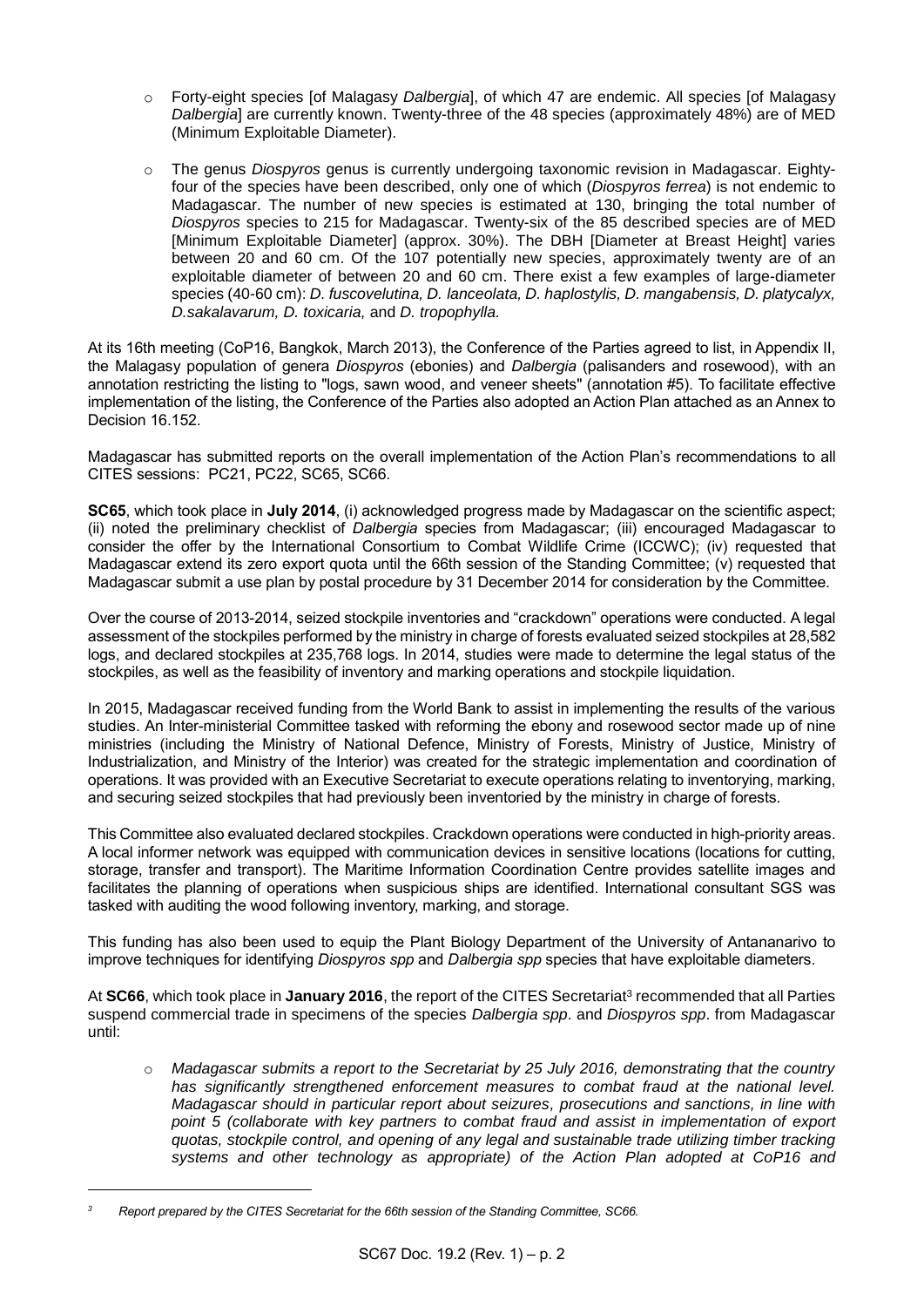*recommendations (b) and (c) adopted at the 65th session of the Standing Committee, as well as about its implementation of the recommendations resulting from the Wildlife Incident Support Team (WIST) mission presented in paragraphs 11 and 12 of document SC66 Doc. 46.1;* 

- o *the Secretariat assesses the report by Madagascar and evaluates, in particular, how the actions implemented by Madagascar fulfil the requirements presented under point 5 of the Action Plan adopted at CoP16 and recommendations (b) and (c) adopted at SC65;*
- o *the Secretariat shares its assessment of Madagascar's report with the Standing Committee at SC67; and*
- o *the CITES Standing Committee approves the results of a stockpile audit and use plan to determine which components of the* Dalbergia spp*. and* Diospyros spp*. stockpiles have been legally accumulated and can be legally exported.*

The recommendations of SC66, the recommendations resulting from the Wildlife Incident Support Team (WIST) mission in Madagascar of 9 – 13 March 2015, and the annotations of the Secretariat to the Report of SC66 have served as guidelines in drafting the present report. The present report is organized around four main points: (i) update on the national legal framework for strengthening law enforcement; (ii) update on stockpile management data; (iii) update on the scientific aspect of precious timber management in Madagascar; (iv) support for local communities. Finally, this report outlines the prospects for reforming the timber sector in Madagascar.

### 3. Implementation Report

3.1 Law enforcement and the fight against trafficking

# 3.1.1 Legal Framework

- Studies conducted in 2014 show that local courts are influenced by private interests and thus a national mechanism is needed that is competent to rule on the legality of administrative decisions. In this regard, a new **Law No. 2015/056 establishing the "special chain to fight against trafficking of rosewood and/or ebony"** and prevention of rosewood and/or ebony offences was adopted in December 2015 and promulgated in February 2016. The special chain establishes three enforcement mechanisms: the Special Court, the "brigade mixte" (inter-institutional investigative unit), and the stockpile management commission.
- **The Implementing Order** for the abovementioned law adopted by the Council of Ministers on 29 June 2016 provides a breakdown of the internally agreed allocation of any proceeds resulting from the sale of seized stockpiles.
- Operationalization, in January 2016, of the **Maritime Information Coordination Centre** (*Centre Fusion des Informations Maritimes*, or CFIM) for the Indian Ocean, whose mission is to gather and distribute daily analyses and summaries of relevant maritime satellite tracking data for the timely notification of the ministry in charge of forests of any movements of vessels suspected of carrying illegal shipments of precious timber.
- July 2016: **Ratification of the International Tropical Timber Agreement** adopted by Parliament (National Assembly and Senate) in June 2016, whose purpose is to assist Madagascar in acquiring greater knowledge of methods for identifying *Dalbergia spp* and *Diospyros spp* species, and applying the concepts of traceability and non-detriment findings, in partnership with the ITTO (International Tropical Timber Organization).
- July 2016: Meeting of the signatory nations to the September 2015 **Zanzibar Declaration on Illegal Trade in Timber and Forest Products** (Kenya, Madagascar, Uganda, Tanzania, and Mozambique), whose purpose was to establish consistency between national legislations and create a mechanism for coordinating actions and sharing information.
- July 2016: Meeting of the member countries of the South African Development Community (SADC), which Madagascar attended to learn more about the **regional strategy to combat poaching** adopted in November 2015. The goal of the session was to approve actions to be taken and funding options to be explored.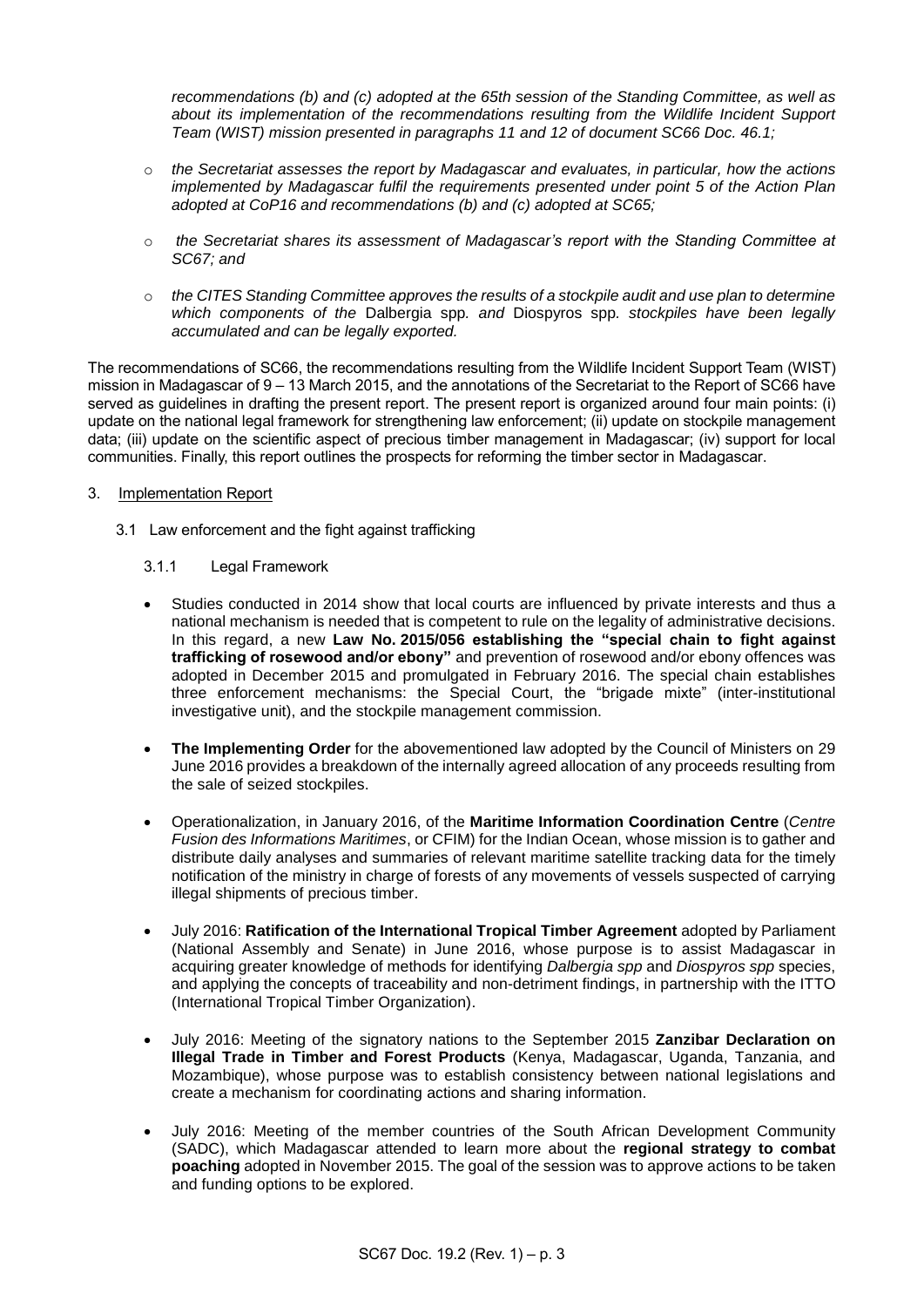# **Legislation concerning palisanders**:

Madagascar has recourse to Inter-ministerial Decree no. 10 885/2007 of 03 July 2007 prohibiting the export of all categories of timber from natural forests in raw or semi-finished form. The decree complies with CITES provisions governing the listing of species *Diospyros spp* and *Dalbergia spp* in Appendix II.

3.1.2 Investigations, prosecutions, and sanctions:

Data compiled between 2007 and 2016 in the eleven regions subject to trafficking in precious timber show a total number of 203 offences, 40 of which concern precious timber. Table 1 below summarizes the types of offences and related sanctions:

| Table 1: Summary of offences and sanctions (2007-2016) |  |
|--------------------------------------------------------|--|
|                                                        |  |

|                                                             | <b>Sanctions</b> |               |                          |                      |                  |                                    |  |
|-------------------------------------------------------------|------------------|---------------|--------------------------|----------------------|------------------|------------------------------------|--|
| Type of<br>offence                                          | <b>Number</b>    | $\frac{0}{0}$ | <b>Fines</b><br>(in USD) | Imprisonment         | <b>Probation</b> | <b>Release</b><br>pending<br>trial |  |
| Precious timber<br>other than<br>rosewood and<br>palisander | 4                | 2.0           | 440,280                  | 45 days-24<br>months | 12 months        | $\mathbf{1}$                       |  |
| Rosewood                                                    | 29               | 14.3          |                          |                      |                  |                                    |  |
| Palisander                                                  |                  | 3.4           |                          |                      |                  |                                    |  |
| Total                                                       | 40               |               |                          |                      |                  |                                    |  |

Rosewood trafficking comes in third in the list of offences, accounting for 14.3% of them, compared to 3.4% for palisander trafficking.

In terms of monetary penalties, between 2007 and 2016 (ten years), the ministry in charge of forests collected a total of 4,560,000 USD in fines, of which 440,280 USD related to trafficking in precious timber.

The table below summarizes the status of judicial processes:

# **Table 2: Status of judicial processes relating to offences**

| Type of<br>offence | <b>Status of judicial processes</b> |              |          |               |                   |                 |                |              |                           |
|--------------------|-------------------------------------|--------------|----------|---------------|-------------------|-----------------|----------------|--------------|---------------------------|
|                    | <b>Number</b>                       | No<br>action | Pending  | <b>Closed</b> | Dis-<br>continued | <b>Referred</b> | Dis-<br>missed | On-<br>going | <b>Prosecuted</b>         |
| Precious<br>woods  | 4                                   |              |          |               |                   |                 |                |              | 6 convicted<br>1 released |
| Rosewood           | 29                                  | 4            |          |               | 4                 |                 |                |              | 2 suspects<br>escaped     |
| Palisander         | 7                                   |              |          |               |                   |                 |                |              | 1 Order to sell,<br>2007  |
| <b>Total</b>       | 40                                  | 4            | $\Omega$ |               | 4                 | 0               | 0              |              |                           |

Of the 40 reported offences prosecuted, 17 (42.5%) did not end in conviction. This can be explained by the fact that the courts are often influenced by private interests, but also by the lack of resources available to forestry agents. The sites where the offences occurred are remote and difficult to access, presenting additional obstacles to forestry agents. Another major obstacle is the insufficient number and aging of forestry agents, due to the closure of forest technician training facilities.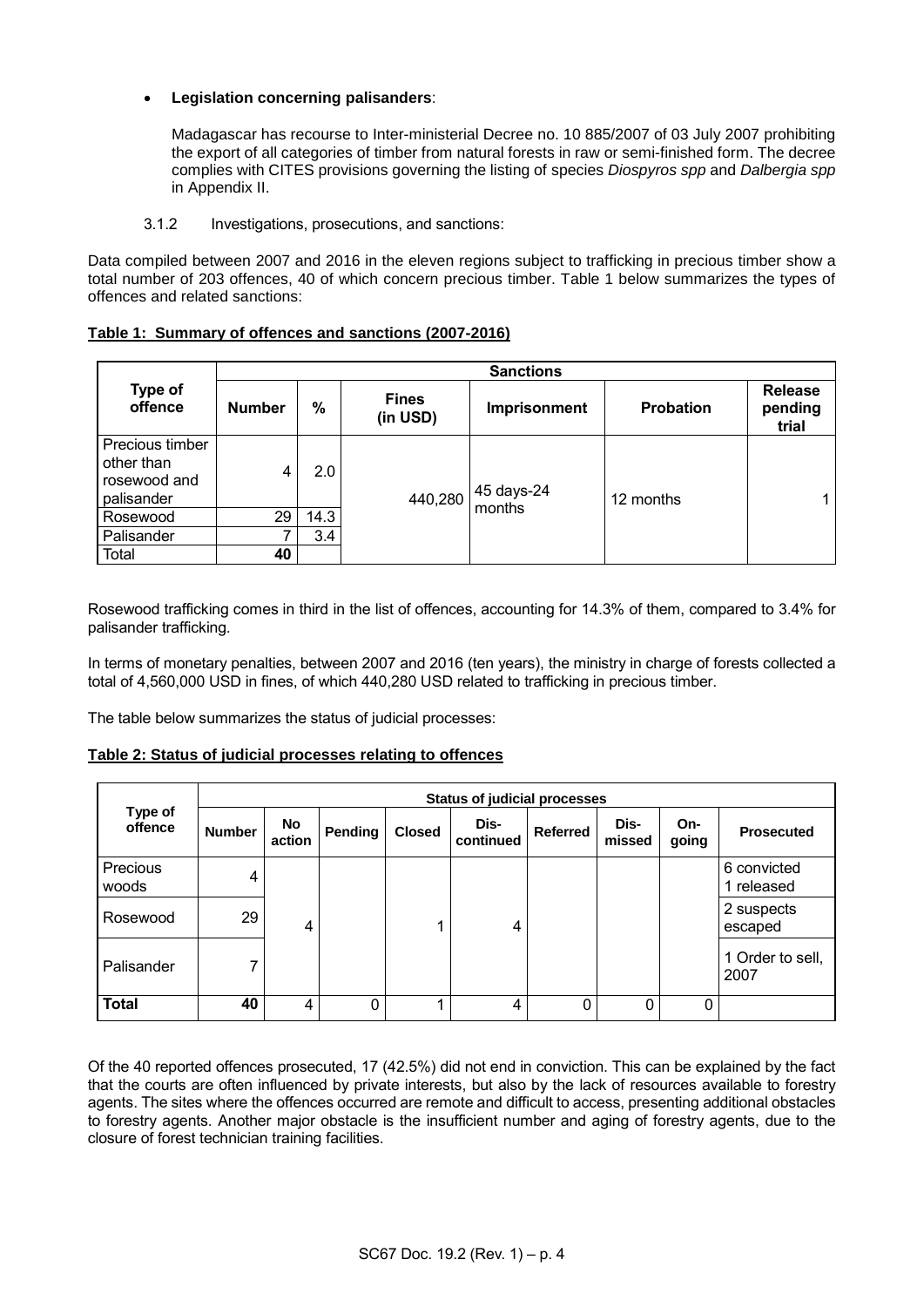# 3.1.3 Creation of ad hoc committee

Following the recommendations resulting from the United Nations Office on Drugs and Crime (UNODC) mission of February 2016, an ad hoc technical committee was created to combat forest and wildlife crime. Its members are: the Prime Minister, the Ministry of Foreign Affairs, the Ministry of Justice, the Ministry of Finance and Budget, the Ministry of the Interior and Decentralization, the Ministry of Public Safety, the Ministry of Tourism and Transport, the Ministry of the Environment, Ecology, and Forests, the State Secretariat for the Police, the Independent Anti-Corruption Bureau (*Bureau Indépendant Anti-corruption*, or BIANCO), Civil Aviation, the River and Sea Port Authority, and INTERPOL. This ad hoc committee actively contributed to the development of the implementing order for Law No. 2015/056 creating the "special chain to fight against trafficking of rosewood and/or ebony" and prevention of rosewood and/or ebony offences.

3.1.4 Intensification of cooperation with the Independent Anti-Corruption Bureau (BIANCO)

The Cooperation Protocol signed in 2011 between the ministry in charge of forests and BIANCO proved useful during the inventory of seized stockpiles. The Executive Secretariat team was systematically supported by a representative of BIANCO, not only during each inventory, marking, and securing operation, but also during a new seizure operation that occurred during the course of their mission.

3.1.5 Cooperation with the Police

Between April and [month not stated] 2016, the Police set and achieved its goal for tight surveillance of areas that are subject to trafficking in precious timber (source: Rapid Result Initiatives report, July 2016).

3.2 Progress in stockpile management

In 2014, inventories performed by the ministry in charge of forests recorded seized stockpiles totalling 28,582 logs for rosewood and ebony. These stocks are scattered across 80 sites in 11 different regions. Forty-nine of the sites are located in the regions of Analanjirofo and SAVA.

3.2.1 Current status of stocks

The results of inventory, marking, and securing operations carried out in 2015-2016 by the Executive Secretariat, and auditing operations carried out by international consultant SGS during the same period, are summarized in Table 3 below.

| Type of stock/ Characteristics                       | Number of<br>log <sub>2</sub> | Percentage | Observations                                               |
|------------------------------------------------------|-------------------------------|------------|------------------------------------------------------------|
| Seized                                               | 28,582                        | 100        | 2013-2014: Ministry in charge<br>of forests                |
| Seized, inventoried, marked, and<br>secured          | 27,725                        | 97         | 2015-2016: Executive<br>Secretariat                        |
| Seized, inventoried, marked,<br>secured, and audited | 17,211                        | 62         | 2015-2016: Audit by<br>international consultant SGS        |
| Declared                                             | 274,111                       |            | 2015-2016: Estimate by the<br><b>Executive Secretariat</b> |

The number of declared logs—235,768, distributed over 191 storage sites—was revised upward, to 274,111 logs, in relation to the declaration made in 2011 by 104 operators, after the inventory carried out by the Executive Secretariat in 2015-2016. In its last report of April 2016, the Executive Secretariat estimated hidden stocks at over two million logs (2,000,000).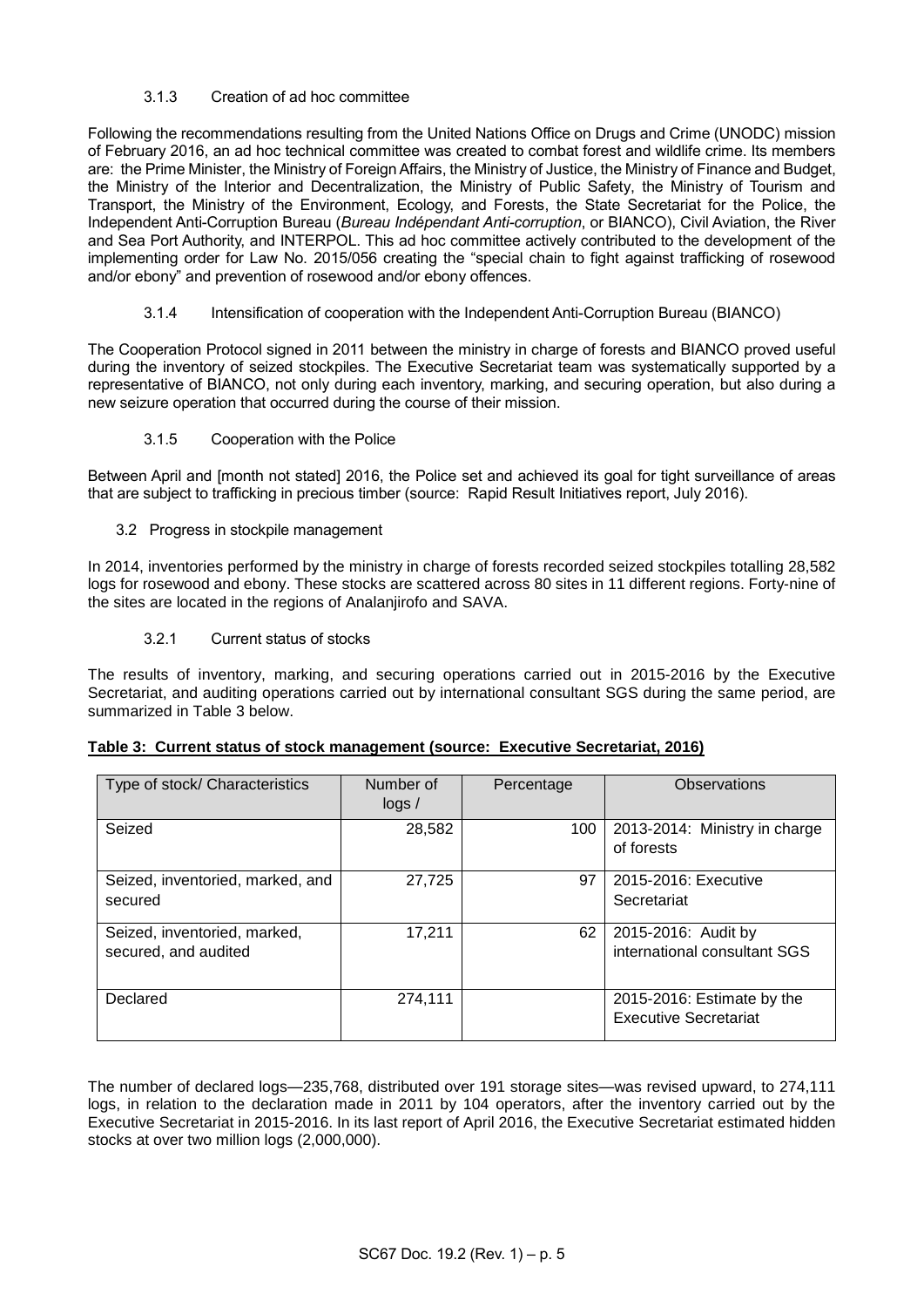- 3.3 Scientific, identification and forestry management work
	- 3.3.1 Capacity-building (training, personnel, equipment, identification, etc.)
	- **November 2015 to 2017**: The Management Authority team provided training in CITES implementation to customs agents across the island.
	- **February 2016**: Acquisition of 4 speedboats, financed by the World Bank, which were deployed to high-priority areas to patrol and monitor suspicious boats.
	- **February and April 2016**: Two UNODC missions were deployed, one to provide instruction in the use of the Wildlife and Forest Crime Analytic Toolkit of the International Consortium on Combatting Wildlife Crime, or ICCWC; the other concerning threat assessment, the legal arsenal, and government law enforcement mechanisms by experts (UNODC report pending).
	- **June 2016**: Publication of a Scientific and Technical Assessment to meet CITES objectives, and assist Madagascar in assessing its needs in terms of scientific knowledge concerning precious timber management, by the World Resources Institute, in collaboration with the Madagascar CITES Scientific Authority, ETH Zurich, and the Missouri Botanical Garden (recognized experts in the *Dalbergia* and *Diospyros* genera*)*. The study identified four areas of focus:

1) Evaluation of the geographic range and population status of Malagasy *Dalbergia* and *Diospyros* precious timber species.

2) Technologies for identifying Malagasy *Dalbergia* and *Diospyros* species.

3) Evaluation of the silvicultural potential for regeneration of these species.

4) Identification of two pilot sites for developing a partnership with the private sector in activities of sustainable harvesting and extending the value chain.

- **July 2016**: Training of five surveillance officers in the piloting of surveillance drones.
- 3.4 Support for local communities
	- 3.4.1 International assistance from UNESCO:
	- Grant of 1 million USD from the Norwegian Government to finance an emergency plan for the Rainforests of the Atsinanana World Heritage Site (Masoala and Marojejy national parks, and Makira natural reserve). The project includes an ecological monitoring, impact assessment, and surveillance component, and an economic development component for communities living around the protected areas (expansion of rice production, reforestation projects, improvement of fireplaces, promotion of tourism).
	- Grant of 100,000 USD for the UNESCO international assistance project for the Conservation and Management of the Rainforests of the Atsinanana with a view to removal from the List of World Heritage in Danger (equipping village informers, awareness campaigns concerning forestry laws, strengthening of forest monitoring);
	- From 28 September to 03 October 2015: the World Heritage Centre/IUCN conducted a reactive monitoring mission at the Rainforests of the Atsinanana World Heritage Site.

#### 4. Prospects

Madagascar would benefit from developing the value chain of its forests by building:

(i) its silvicultural knowledge of precious timber species, and using this knowledge to plant nurseries;

(ii) good governance of the forestry sector, to support the development of a non-detrimental transformational wood industry based on existing forests and nurseries, in the medium term;

(iii) the capacities of government agents (forestry, customs, law enforcement, investigators, judges).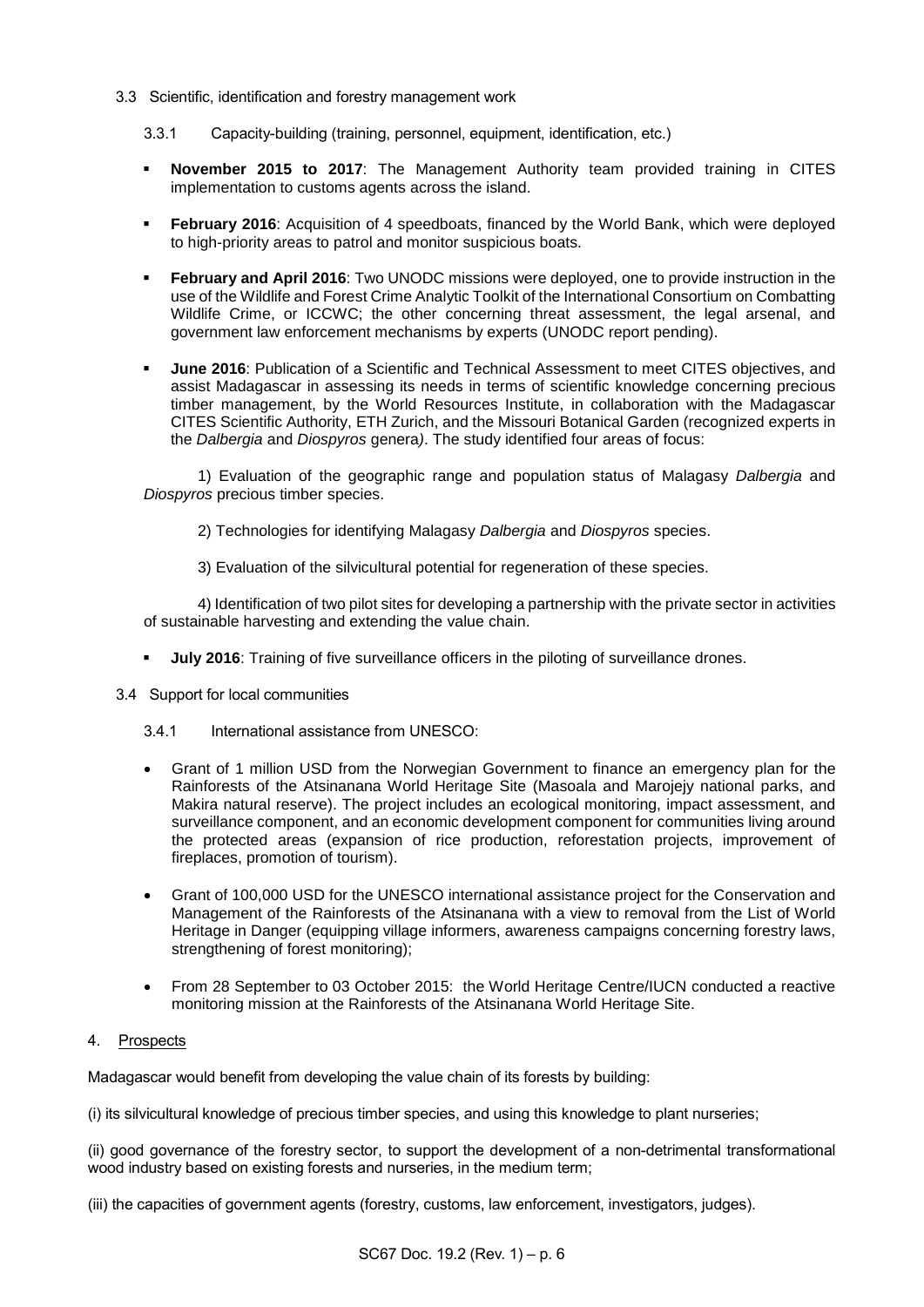To achieve these ends, Madagascar requires funding, quality personnel, and reliable partners. Prior to embarking on any form of sustainable development, inventory, marking, securing, and auditing operations must continue (with the goal of arriving at "zero stock"); this calls for additional resources that the country does not currently possess.

| $N^{\circ}$       | <b>Activity</b>                                                                                                                                                                                                                              | <b>Leader/Partners</b>                                                                                                                                                              |  |  |  |  |
|-------------------|----------------------------------------------------------------------------------------------------------------------------------------------------------------------------------------------------------------------------------------------|-------------------------------------------------------------------------------------------------------------------------------------------------------------------------------------|--|--|--|--|
| <b>Scientific</b> |                                                                                                                                                                                                                                              |                                                                                                                                                                                     |  |  |  |  |
| 1                 | 2017-2019: Building of the capacities of<br>national research institutions to produce a<br>Catalogue for identifying precious timber<br>(height > 15 metres and diameter > 30 cm)<br>21 species of Dalbergia<br>50 species of Diospyros<br>٠ | Lead: Ministry of the Environment, Ecology, and<br>Forests (MEEF)<br>Funding: World Bank and European Union<br>Partners: National and international research<br>institutions / ITTO |  |  |  |  |
| 2                 | 2017-2019: Research/action program<br>concerning the silviculture of precious<br>timber species                                                                                                                                              | Lead: MEEF<br>Funding: World Bank<br>Partners: National Silo of Forest Seeds and<br>national and international research institutions                                                |  |  |  |  |
|                   | Political, legislative, and administrative                                                                                                                                                                                                   |                                                                                                                                                                                     |  |  |  |  |
| 3                 | 2017: Sale (international call for bids) of<br>secured and audited stockpiles to finance<br>sector reform operations (conditional upon<br>the deliberations of SC67 and COP17)                                                               | <b>MEEF</b>                                                                                                                                                                         |  |  |  |  |
| 4                 | Beginning in 2016: Effective<br>implementation of the special chain in<br>order to arrive at zero stock, conditional<br>upon the availability of financial resources<br>(sale of seized and audited wood stocks)                             | <b>MEEF</b><br>Funding: Proceeds from the sale of seized and<br>audited stock                                                                                                       |  |  |  |  |
| 5                 | Beginning in 2017: Building of<br>institutional capacities of the ministry in<br>charge of forests regarding forest<br>regulation                                                                                                            | <b>MEEF</b><br><b>Funding: European Union</b><br>$(€2.4$ million)                                                                                                                   |  |  |  |  |
| 6                 | Late 2016: Revision of forestry policy                                                                                                                                                                                                       | <b>MEEF</b><br><b>Funding: Food and Agriculture Organization</b><br>(FAO)                                                                                                           |  |  |  |  |
| 7                 | 2017-2019: Revision of forestry legislation                                                                                                                                                                                                  | <b>MEEF</b>                                                                                                                                                                         |  |  |  |  |
|                   |                                                                                                                                                                                                                                              | Funding: to be determined                                                                                                                                                           |  |  |  |  |
|                   | Sustainable forest management                                                                                                                                                                                                                |                                                                                                                                                                                     |  |  |  |  |
| 8                 | Development and implementation of the<br>Biodiversity Management Plan for the<br>precious timber of the Malagasy genera<br>Dalbergia and Diospyros                                                                                           | Lead: MEEF<br><b>Funding currently in negotiation: World Bank</b><br>(2.5 million USD)                                                                                              |  |  |  |  |
| 9                 | 2017-2019: Development of pilot sites for<br>sustainable harvesting and transformation<br>(promote extension of value chain) -<br>Forest Law Enforcement Government and<br>Trade (FLEGT) process                                             | Lead: MEEF<br>Funding: World Bank and European Union<br>Partners: FAO/ITTO                                                                                                          |  |  |  |  |
| 10                | 2017-2020: Restoration of 4 million<br>hectares of forest                                                                                                                                                                                    | <b>MEEF</b><br>Funding: GIZ, NEPAD, and to be determined                                                                                                                            |  |  |  |  |
| 11                | 2017-2019: Improvement of the forest<br>coverage monitoring system                                                                                                                                                                           | Lead: MEEF<br>Funding: UNEP and WRI                                                                                                                                                 |  |  |  |  |